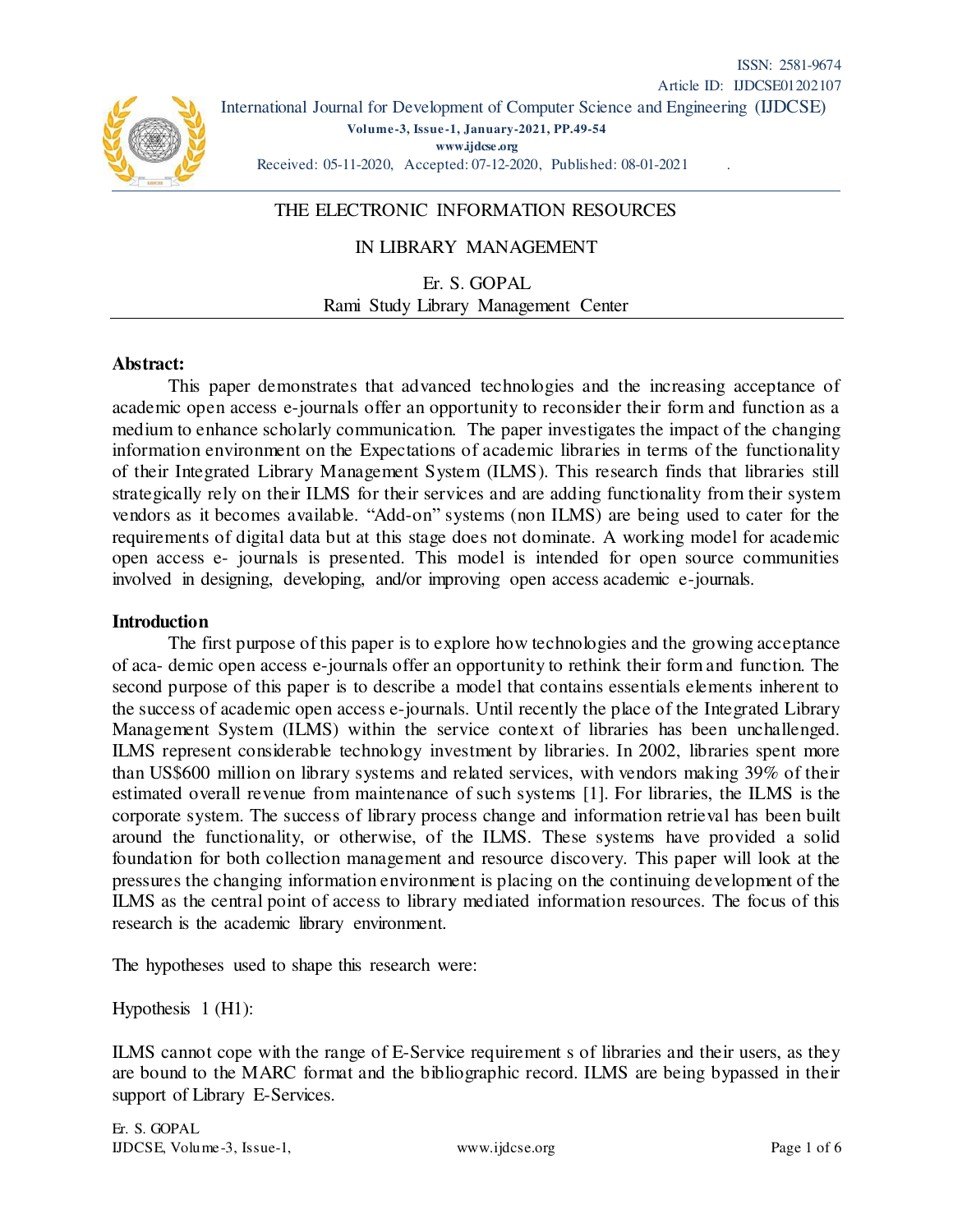Hypothesis 2 (H2):

E-Service requirements are met by a range of different systems – some proprietary, some homegrown, some even part of the ILMS. The range of systems required is causing dissatisfaction with current ILMS and introducing complexity into the management of library systems.

#### **Literature Review**

There can be no doubt that much of the literature in this area speculates on the future role of libraries – none of which is particularly clear, or what Tenopir calls the "post web world", libraries have been seen as in danger of "substitution" [3]. The web is becoming "a ubiquitous source of information" giving an "illusion of depth and comprehensiveness" [2] that leads to a questioning of the value of libraries and their collections. This review will not speculate on these future roles, but will focus instead on the certainty of changing technology, increasingly digital information resources and societal shifts that have changed user expectations of library services

### **Strategic Role of the ILMS within Libraries**

The ILMS is "a key piece of infrastructure of the library" [14] its key value to libraries is its ability to offer a catalogue and to manage workflows. The ILMS is still seen as preeminent in offering "intelligent and convenient access to catalogue data i.e. effective access points which translate user needs with great precision and multi-layered end user. Interfaces which can be adjusted to different levels of user sophistication [5] It is also seen as the most cost effective way to handle infrastructure tasks such as "acquisitions, cataloguing and circulation" [14] In fact its most cost effective feature is this integration of "workflows and processes ... closely tied to data flow", even if this "integration of technical services often don't get equal weight in library decision criteria" [8].

### **Academic Libraries: a user context**

 New technologies and developments have altered the perceived link between information and libraries. For students of previous generations the library stood clearly as the first place to "begin" research and offered a number of options within its physical locations including "librarian, journal indexes or perhaps the more modern CD ROM" [13] These students were "educated in a world dominated by the physicality of libraries" and as a result thought of "information residing in a particular place" [7].

Er. S. GOPAL IJDCSE, Volume-3, Issue-1, www.ijdcse.org Page 1 of 6 The coming of the "digital age" has fundamentally altered this. Research is no longer tied to a physical location. This next generation of students described variously as the "millennial generation", "digital generation", "Generation Y" "dot com generation" or "n-gen" may not be able to remember a time when their home did not contain a personal computer. They are characterised by the use and processing of information for education and learning. Their entire education "probably involved technology" [15] This generation is often adept at "multiprocessing", undertaking several tasks simultaneously, such as using their computer while listening to music or talking on the phone [10]. In locating information their first instinct is the search engine rather than a library. In 2002 the U.S. based Pew and Internet Life project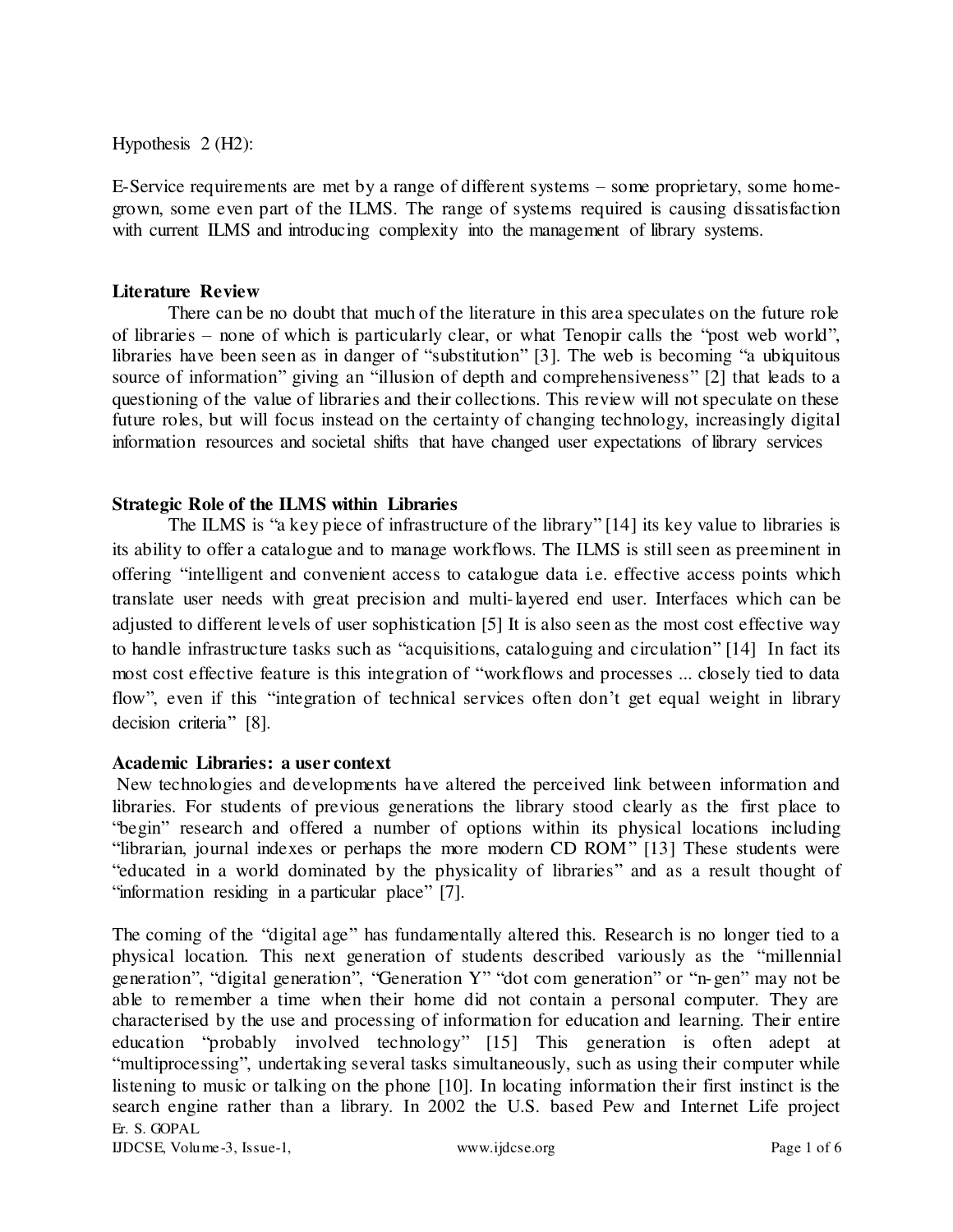published findings that indicated that 73% of the current college students participating in their sample used the internet more than the library for information searching [4]. This same study also confirmed the preference for multitasking, describing students "browsing web pages while working on an assignment" [4].

Related to this change in access to information and technology are the fundamental changes that have occurred in views of education and its role in society. Lifelong learning is the major educational movement discussed in relation to learners of this generation. Education as a continuing process throughout life in order to "maintain employment" coupled with the quest for "self improvement" and enhanced ability to solve multiple problems are major drivers for this [12]. Seely Brown refers to a "new literacy" going beyond text and image and encompassing information navigation [10] Tapscott expands on this idea with his "eight shifts of interactive" learning. He outlines a number of key differences between the old "broadcast learning" and the new "interactive learning". The areas of major shift include the move away from linear learning to hypermedia, the importance of discovery as opposed to instruction, an emphasis on learner centred customisation and learning how to learn. The move to lifelong learning and the role of teacher as facilitator are also important elements of this model [11].

The range of services, functionality and "instant gratification" [6] offered by sites such as Amazon and Google has much to do with the transformation of user expectations. Libraries need to incorporate the best features of commercial services into the best aspects of their own services. Pace suggests "not until consumer sites' features are folded into our traditional interfaces can libraries hope to make a library experience as engaging as an online experience" [9]. In noting that "Amazon.com is used by many in lieu of public access catalogs", Kenney et al raises the idea that libraries need to adopt some of the practices of these services including "recommending like materials" or quantifying the value of information to the potential client [5].

## **Changes in Information Resources and Services**

The University Library ranks 38th out of 38 University Libraries in terms of serial acquisitions and 35th in terms of monograph acquisition. Its material allocation budget has remained relatively stable over the past three years at around IN \$2.5 million, with its most notable expenditure characteristic being the increasing dominance of electronic information resources. This trend has been especially noticeable in the last three years, with electronic information resources moving progressively from consuming 13.73% (2001) of the serial budget to 18.6% (2002) to now being estimated at 50% of the 2003 serial budget. At the end of 2002, the Library held 32,048 electronic serial titles "accessible via the University Network"

and had "in addition 5,118 hard copy subscriptions" (Annual Report, 2002). The expected impact of digital monographs has not really occurred.

Post the Digital Copyright Amendment legislation in 2001, the use of electronic reserve has exploded, with views per quarter climbing steadily in 2003 from 25,000, to 35,125, to this current quarter being 100,727. There is increased pressure for more online resources. In 2002 there was a 41% increase in the use of online database services. Some difficulty has been experienced in restructuring to cater for the 'virtual campus', as it is difficult to shift staff to the new job roles of web page maintenance as well as maintenance of electronic information resources and license management. New service support initiatives have also been launched to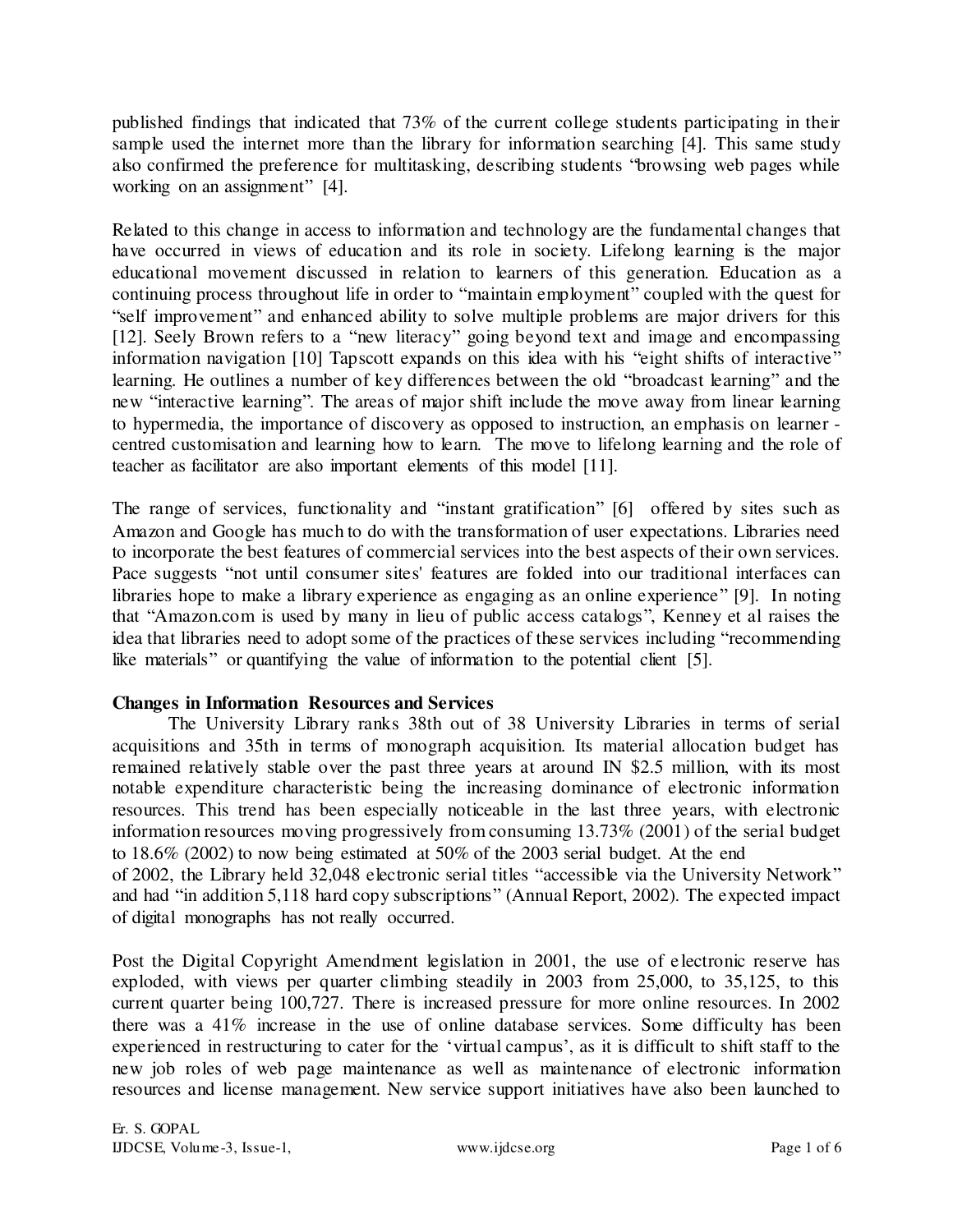support this new environment, such as our email reference service (874 email enquiries received YTD in 2003). There has also been a move toward the use of online forms by clients for interlibrary loans and making book purchase suggestions.

### **Library System Development**

Table one reproduces a timeline of system developments reported in the Victoria University Library Annual reports. The key characteristics are the burgeoning system development post, as well as the noticeable commitment to adding features to the current ILMS. Additional systems are incorporated but do not dominate development. For the sake of clarity, non-ILMS developments are bolded to indicate differentiation.

### **Integration with Workflows**

This series of questions was to do with the use of ILMS as strategic infrastructure support. The questions were around the cataloguing of electronic aggregations, and integration of acquisition and serials workflows

### **Comments on ILMS and E-Services**

In order to get a general impression of participants' overall view on their ILMS and E- Services current performance and areas for future development, matching questions were asked:

- In your opinion what are the main strengths and weakness of the current functionality of the ILMS/E-Services?
- What features are you hoping will be developed in the next 2-3 years?

### **ILMS-Strengths**

Electronic Reserve, Open URL servers and federated search products were some of the newer Client-focused developments mentioned as strengths. One respondent indicated that their System "develops new functionality with the changing environment" and another mentioned "self-service options" as strength as they what one Library referred to as " Patron empowerment".

### **E-Services-Strengths**

Several libraries placed value on "comprehensive", "integrated" or "seamless" access to these E-Services from within the catalogue . Other responses nominated the idea of the catalogue as the main point of access and discovery for materials of any type "All materials accessible from library catalogue" and, not surprisingly, with particular emphasis on "Integration of both print and electronic resources". Keeping interfaces and systems "simple", "easy to use" and "user friendly" was suggested by a number of libraries as strength of their e-services, and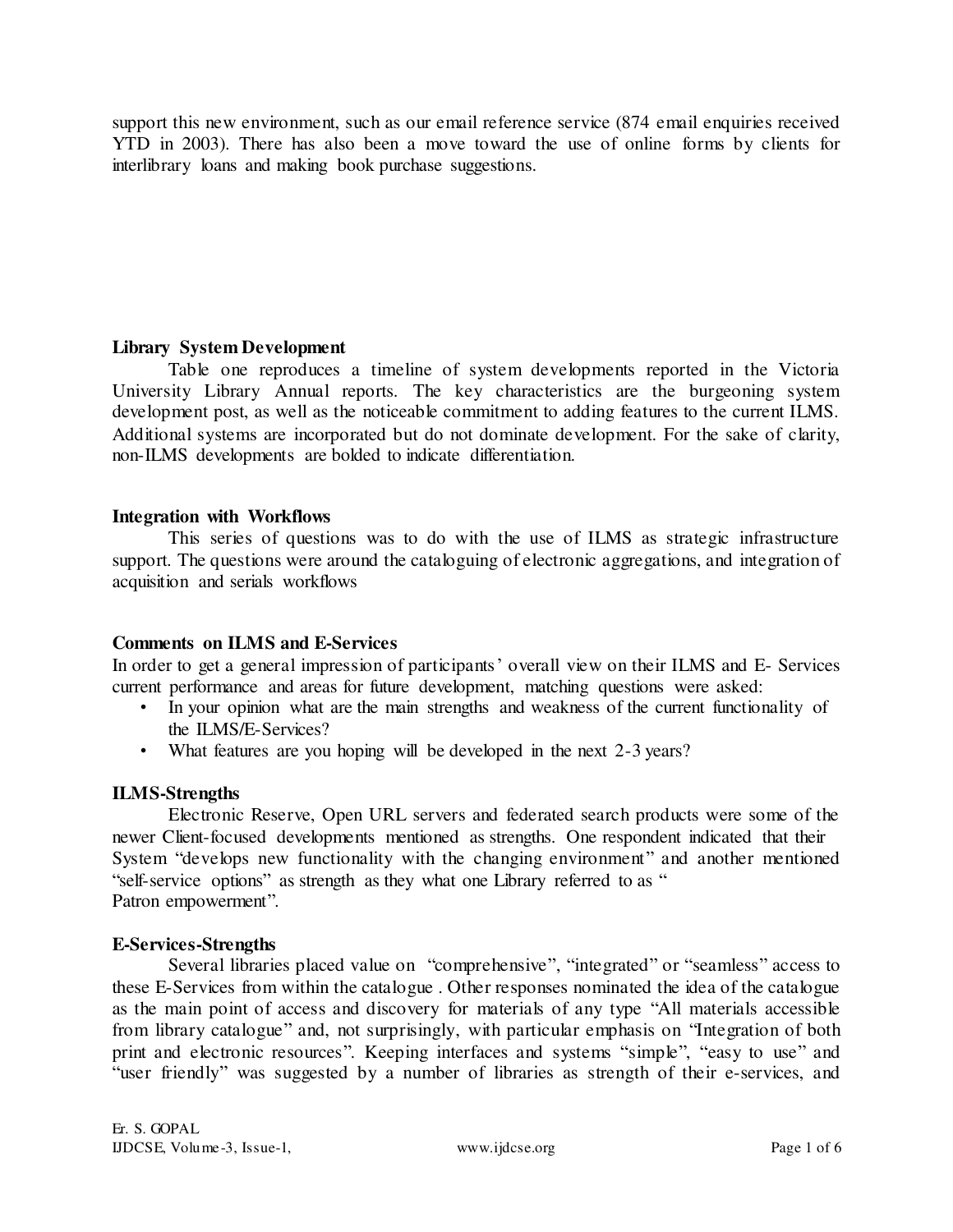authentication was a related area that was important. Maintaining a "good authentication environment" was seen by one library as "enabling strong click-through access to services.

### **Conclusion**

The academic open access e-journal is yet another manifestation of that historic process. The aca- demic open access e-journal is a response to scholars' needs; needs that at their core have not changed in nearly a millennium. But there is a qualitative difference. When the open source communities choose to synergize existing and/or new technologies with sound design and func- tionalities in a system, the academic open access e-journal is capable of enhancing scholarly communication on a global scale at a speed and "richness" never anticipated. In many ways the ILMS is being overlooked rather than "bypassed" (H1). Some libraries appear to be choosing to look for solutions in other systems, even when their ILMS can accommodate the function they are attempting to implement. It would take an additional study to determine the reasons for this, but it may be possible to speculate that they include local specifications and integration, cost and ability to interface with other systems. For the future, and particularly for end users, the ILMS will need to offer more than the presentation of the library catalogue. ILMS vendors and developments must continue to incorporate more of an ability to customise, to allow client-centered development to reflect new learning styles and expectations(H2) is supported by the survey results. Libraries are using a range of solutions to meet their overall E-Service needs and do not appear to be completely satisfied with the patchwork of systems that results. Areas for future developments must allow for new areas of services such as portals, EPrint repositories and linkages to teaching systems, but cannot be too staff intensive, as there is a general agreement that increasing financial constraints are creating a tension for resourcing of this area. Based on the survey results and this study, the following issues will be important for the future of the ILMS,

E-Services and their strategic position in the service infrastructure of the library. For libraries, the key questions relate to the place of the ILMS in the broader context of their E-Service environment and looking critically at what functions and services it can enable. The ILMS is a large investment in human and financial resources and maximizing the usefulness of the system for both workflow and as a client centred interface to a "collection", whether physical or virtual, will continue to be an important challenge. For ILMS vendors, there is another set of challenges relating to the pace of development, interoperability and customisation of systems. Technology is more accessible than it has ever been, and there is no reason to believe that the proliferation of "add-on" or "third party" systems will disappear.

Vendors need to look at this technological landscape for how they can integrate or enhance their ILMS to work with the best aspects of these systems. They also need to continue observing developments in client expectation and learning styles. These need to be reflected in any ILMS of the future so that it is not "bypassed

### **References**

1) Breeding, M. and Roddy, C. (2003), "The competition heats up"Library Journal,April 1, pp.52- 64